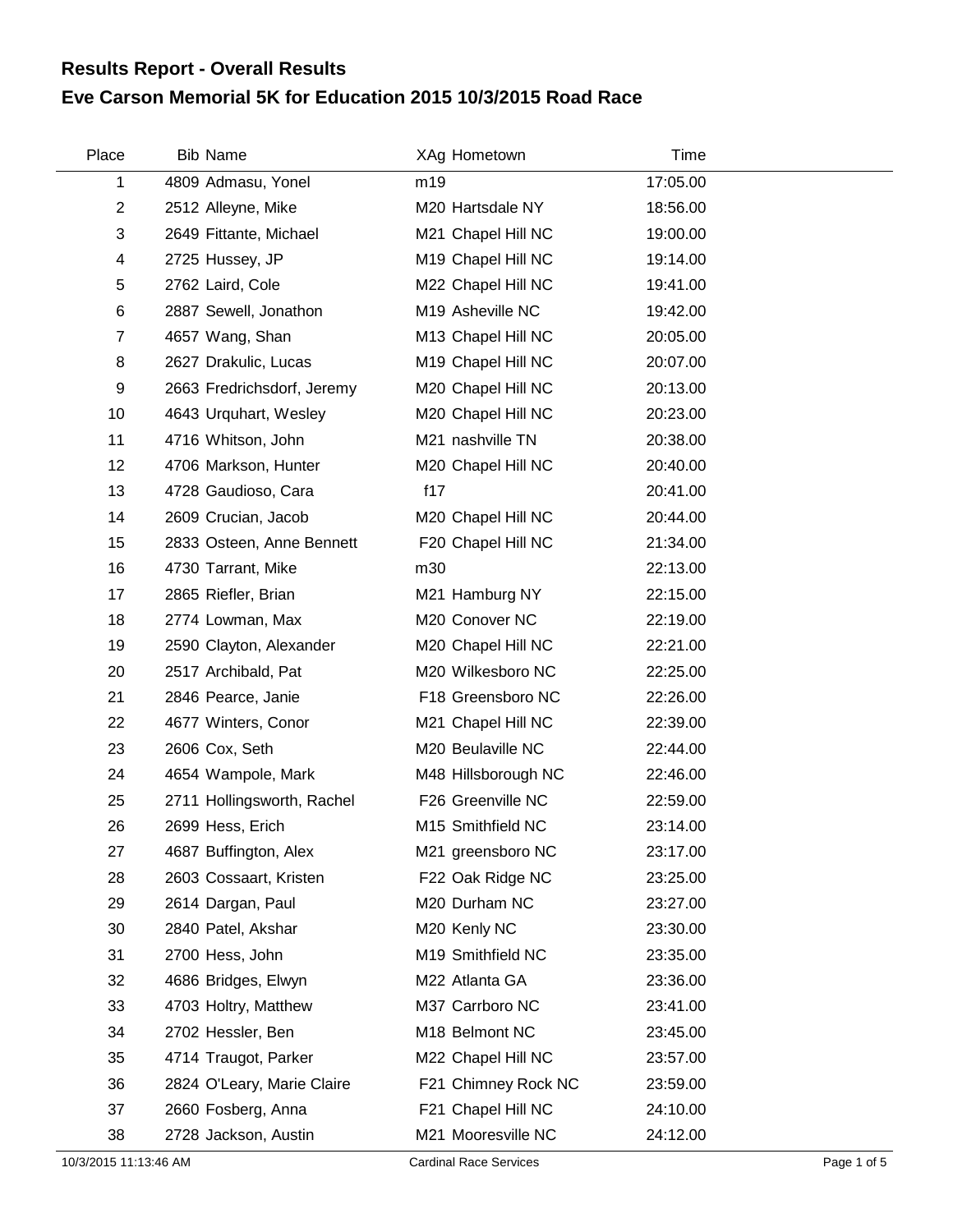| Place | <b>Bib Name</b>          | XAg Hometown                   | Time     |  |
|-------|--------------------------|--------------------------------|----------|--|
| 39    | 2694 Hennen, Jessica     | F21 Chapel Hill NC             | 24:21.00 |  |
| 40    | 2771 Lindsey, Marty      | M53 Chapel Hill NC             | 24:22.00 |  |
| 41    | 2682 Grotheer, Rachel    | F18 Apex NC                    | 24:24.00 |  |
| 42    | 4729 Dupree, Savannah    | f17                            | 24:28.00 |  |
| 43    | 2690 Harvey, Andrew      | M <sub>19</sub> Apex NC        | 24:29.00 |  |
| 44    | 2835 Ostrowski, Fred     | M57 Bahama NC                  | 24:43.00 |  |
| 45    | 2751 Kimmel, Mason       | M20 Hampstead NC               | 24:50.00 |  |
| 46    | 4625 Swick, Raiselle     | F19 Chapel Hill NC             | 24:54.00 |  |
| 47    | 2869 Robinson, Andrew    | M12 ATHENS GA                  | 24:56.00 |  |
| 48    | 2814 Nance, John         | M20 Chapel Hill NC             | 25:03.00 |  |
| 49    | 2668 Fuqua, Martha       | F20 Chapel Hill NC             | 25:11.00 |  |
| 50    | 2561 Bryant, Herb        | M46 Eden NC                    | 25:14.00 |  |
| 51    | 2578 Carstens, David     | M53 Raleigh NC                 | 25:21.00 |  |
| 52    | 2781 Magin, Justin       | M18 Chapel Hill NC             | 25:23.00 |  |
| 53    | 2810 Mow, Steve          | M19 Chapel Hill NC             | 25:24.00 |  |
| 54    | 2513 Ambler, Elizabeth   | F21 Summerfield NC             | 25:26.00 |  |
| 55    | 2642 Farber, Harrison    | M25 Chapel Hill NC             | 25:27.00 |  |
| 56    | 2735 Johnson, Chris      | M19 Hatteras NC                | 25:27.00 |  |
| 57    | 2544 Blomberg, Cecilia   | F20 Chapel Hill NC             | 25:36.00 |  |
| 58    | 4667 Whelchel, Sophie    | F19 Asheville NC               | 25:36.00 |  |
| 59    | 4810 Aldridge, Will      | M20                            | 25:37.00 |  |
| 60    | 2770 Li, Richard         | M <sub>19</sub> Chapel Hill NC | 25:41.00 |  |
| 61    | 4726 Winslow, Thomas     | M47 Durham NC                  | 25:41.00 |  |
| 62    | 2643 Farino, Ben         | M20 Chapel Hill NC             | 25:42.00 |  |
| 63    | 2504 Ahmad Ali, Muttaqee | M21 Chapel Hill NC             | 25:43.00 |  |
| 64    | 2880 Sanzone, Kaitlin    | F19 Chapel Hill NC             | 25:46.00 |  |
| 65    | 2567 Cabellon, Gabe      | M38 Chapel Hill NC             | 25:47.00 |  |
| 66    | 4699 Godfrey, Madison    | F19 Chapel Hill NC             | 25:50.00 |  |
| 67    | 2896 Stanford, Billy     | M28 Hillsborough NC            | 25:51.00 |  |
| 68    | 2857 Randall, Hannah     | F20 Asheville NC               | 25:52.00 |  |
| 69    | 4814 Borden, Edwin       | M21                            | 25:53.00 |  |
| 70    | 4725 Winslow, Bristol    | F47 Durham NC                  | 25:54.00 |  |
| 71    | 2644 Faulkner, Julia     | F19 Charlotte NC               | 25:55.00 |  |
| 72    | 2876 Royston, Catherine  | F19 Chapel Hill NC             | 25:56.00 |  |
| 73    | 2559 Bruno, Dean         | M51 Chapel Hill NC             | 26:04.00 |  |
| 74    | 2888 Shelley, Sam        | M18 Chapel Hill NC             | 26:10.00 |  |
| 75    | 2530 Bautista, Denice    | F19 Chapel Hill NC             | 26:11.00 |  |
| 76    | 2620 Desai, Janki        | F19 Arden NC                   | 26:22.00 |  |
| 77    | 2853 Powers, Lexi        | F18 Chapel Hill NC             | 26:24.00 |  |
| 78    | 2595 Cole, MacKinsey     | F21 Chapel Hill NC             | 26:25.00 |  |
| 79    | 4773 Nickens, Dyquise    | M25                            | 26:26.00 |  |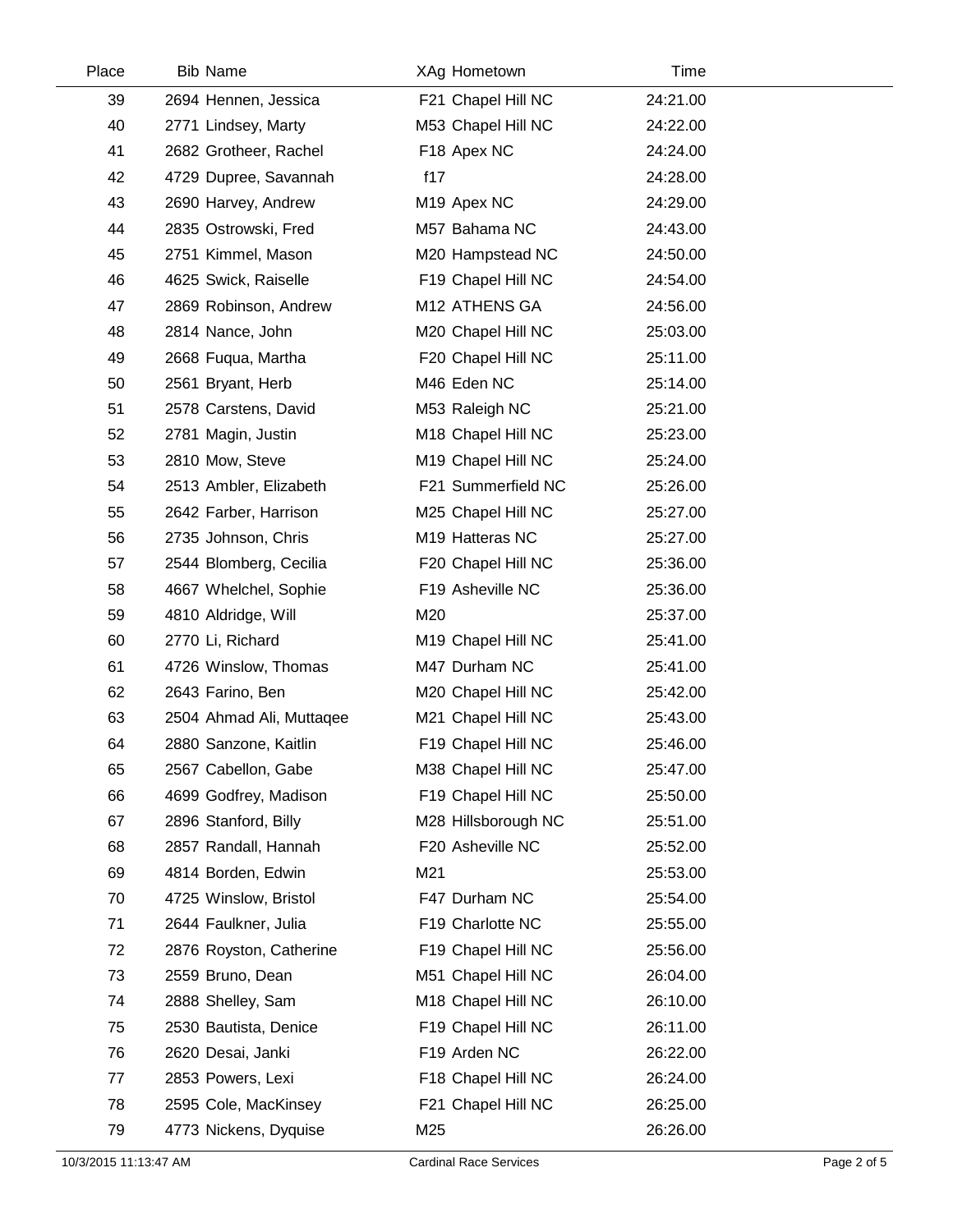| Place | <b>Bib Name</b>          | XAg Hometown        | Time     |  |
|-------|--------------------------|---------------------|----------|--|
| 80    | 4689 Buso, Danielle      | F20 CARY NC         | 26:31.00 |  |
| 81    | 4772 Wetter, Ryan        | M26                 | 26:33.00 |  |
| 82    | 4639 Tuttle, Justin      | M28 Chapel Hill NC  | 26:36.00 |  |
| 83    | 2761 Kuehnert, Lydia     | F18 Morganton NC    | 26:40.00 |  |
| 84    | 2704 Highley, Louise     | F35 Hillsborough NC | 26:42.00 |  |
| 85    | 2535 Belcher, Abigail    | F18 greensboro NC   | 26:44.00 |  |
| 86    | 2665 Frey, David         | M53 CARY NC         | 26:45.00 |  |
| 87    | 2721 Hughes, Marsela     | F18 Asheville NC    | 26:50.00 |  |
| 88    | 4813 Emerson, Kaity      | F21                 | 26:52.00 |  |
| 89    | 2692 Hazel, Kirby        | F20 Chapel Hill NC  | 27:00.00 |  |
| 90    | 4719 Abe, Paige          | F27 Chapel Hill NC  | 27:00.00 |  |
| 91    | 2538 Berolzheimer, Leah  | F21 Chapel Hill NC  | 27:05.00 |  |
| 92    | 2563 Burke, Kristen      | F19 Chapel Hill NC  | 27:08.00 |  |
| 93    | 2696 Hertel, Hayley      | F19 Chapel Hill NC  | 27:10.00 |  |
| 94    | 4690 Butler, Madison     | F19 Brentwood TN    | 27:16.00 |  |
| 95    | 2596 Cole, Nathan        | M21 Chapel Hill NC  | 27:27.00 |  |
| 96    | 2560 Bruno, Elizabeth    | F50 Chapel Hill NC  | 27:29.00 |  |
| 97    | 4681 Zu, Chen            | M27 Chapel Hill NC  | 27:32.00 |  |
| 98    | 4710 Pratt, Morgan       | M19 Tryon NC        | 27:33.00 |  |
| 99    | 2859 Ratcliffe, Eryn     | F20 Charlotte NC    | 27:42.00 |  |
| 100   | 4674 Willis, Britt       | F20 Chapel Hill NC  | 27:50.00 |  |
| 101   | 2597 Conery, Karlyn      | F20 Chapel Hill NC  | 27:50.00 |  |
| 102   | 2845 Pearce, Ben         | M18 Greensboro NC   | 27:55.00 |  |
| 103   | 2618 DeLeonardis, Jay    | M42 Mebane NC       | 27:58.00 |  |
| 104   | 2579 Catherine, Cameron  | F21 Chapel Hill NC  | 28:02.00 |  |
| 105   | 4682 Alexandre, Betsy    | F20 Chapel Hill NC  | 28:10.00 |  |
| 106   | 2588 clarke, al          | M58 athens GA       | 28:10.00 |  |
| 107   | 4812 Carstens, Hailey    | F <sub>19</sub>     | 28:12.00 |  |
| 108   | 2889 Sherman, Jennifer   | F35 Chapel Hill NC  | 28:19.00 |  |
| 109   | 2746 Keisker, Tyler      | M20 Fayetteville NC | 28:28.00 |  |
| 110   | 4693 Clemons, Jeffrey    | M32 Chapel Hill NC  | 28:28.00 |  |
| 111   | 2678 Glover, Katherine   | F20 Forest City NC  | 28:29.00 |  |
| 112   | 2669 Galey, Mary         | F18 Chapel Hill NC  | 28:35.00 |  |
| 113   | 2856 Quillin, Allyson    | F19 Chapel Hill NC  | 28:36.00 |  |
| 114   | 2701 Hess, Karl          | M52 Smithfield NC   | 28:37.00 |  |
| 115   | 2754 Klaff, Caroline     | F21 Sterling VA     | 28:38.00 |  |
| 116   | 2633 Eastman, Kate       | F21 Louisville KY   | 28:41.00 |  |
| 117   | 2591 Cline, Emily        | F21 Chapel Hill NC  | 28:41.00 |  |
| 118   | 4713 Smith, Nancy        | F21 Chapel Hill NC  | 28:50.00 |  |
| 119   | 2868 Robinson, Alexander | M14 ATHENS GA       | 28:59.00 |  |
| 120   | 4692 Carter, Callie      | F27 Raleigh NC      | 29:05.00 |  |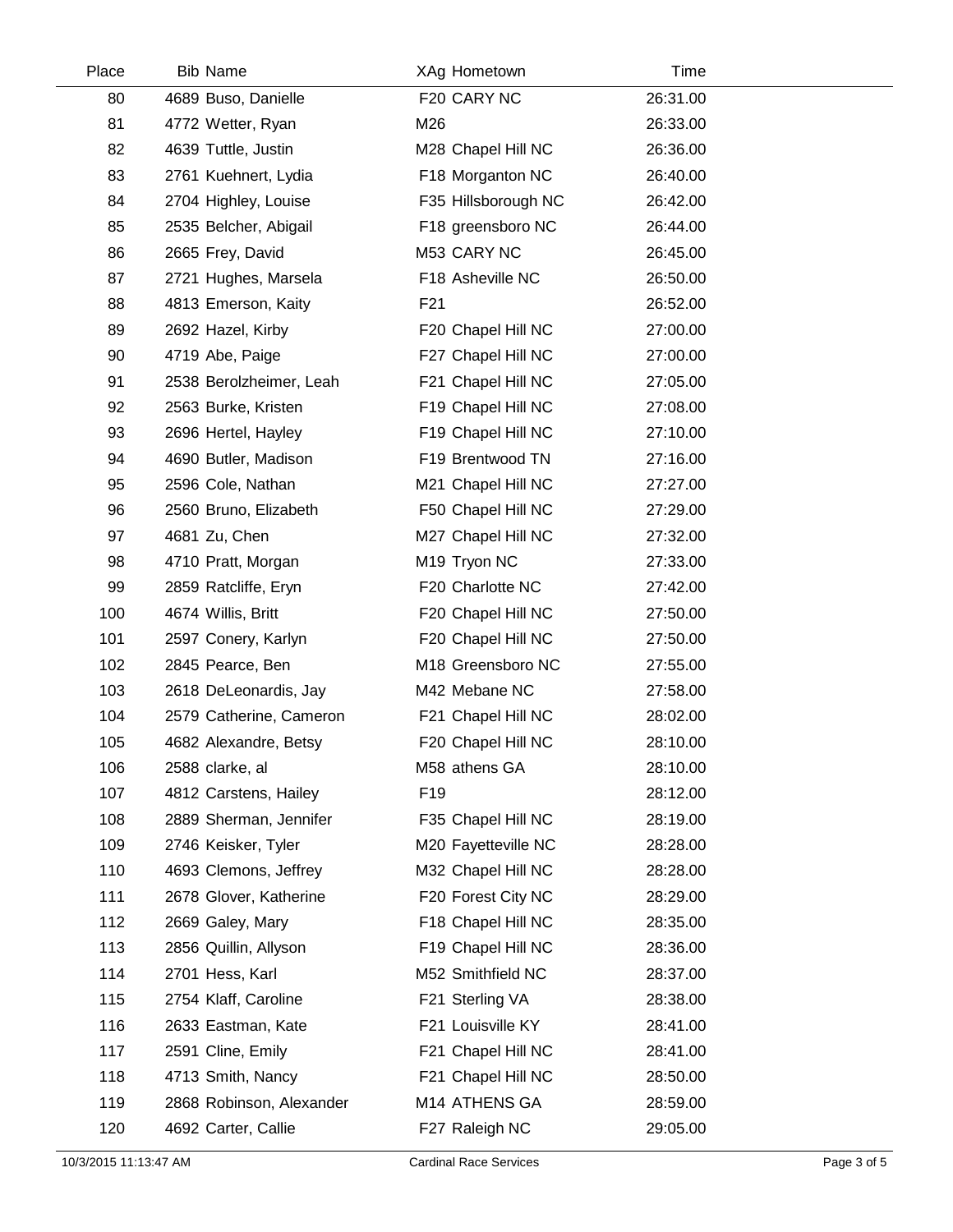| Place | <b>Bib Name</b>             | XAg Hometown         | Time     |  |
|-------|-----------------------------|----------------------|----------|--|
| 121   | 4646 Vanderford, Teresa     | F55 Chapel Hill NC   | 29:10.00 |  |
| 122   | 4645 Vanderford, Samantha   | F15 Chapel Hill NC   | 29:12.00 |  |
| 123   | 2790 Massey, Madison        | F19 greensboro NC    | 29:12.00 |  |
| 124   | 2823 Odom, Barrett          | F18 Raleigh NC       | 29:12.00 |  |
| 125   | 2571 Carlin, John           | M52 Charlotte NC     | 29:13.00 |  |
| 126   | 2622 Dibbert, Ashley        | F18 RALEIGH NC       | 29:14.00 |  |
| 127   | 2502 Adams, Michael         | M21 Chapel Hill NC   | 29:18.00 |  |
| 128   | 2695 Herman, Morgan         | F21 greensboro NC    | 29:19.00 |  |
| 129   | 2632 Duryea, Cara           | F34 Holly Springs NC | 29:28.00 |  |
| 130   | 2510 Allen, Hope            | F19 Durham NC        | 29:29.00 |  |
| 131   | 2556 Brown, Maya            | F21 Willow Spring NC | 29:40.00 |  |
| 132   | 4631 Tidwell, Tess          | F19 Charlotte NC     | 30:00.00 |  |
| 133   | 2585 Chudasma, Dilan        | M18 Reidsville NC    | 30:02.00 |  |
| 134   | 2581 Cerciello, Maggie      | F21 Chapel Hill NC   | 30:21.00 |  |
| 135   | 2679 Goldberg, Annie        | F21 Chapel Hill NC   | 30:42.00 |  |
| 136   | 2586 Chung, Kristen         | F20 Cary NC          | 30:45.00 |  |
| 137   | 4684 Ananthan, Ranjitha     | F20 Chapel Hill NC   | 30:45.00 |  |
| 138   | 2767 Lauffenburger, Christa | F22 Hickory NC       | 30:55.00 |  |
| 139   | 4717 Yevak, Caroline        | F19 Charlotte NC     | 30:58.00 |  |
| 140   | 4718 Yevak, Karen           | F51 Charlotte NC     | 30:58.00 |  |
| 141   | 2505 Akinbi, Mariah         | F22 Cincinnati OH    | 31:27.00 |  |
| 142   | 2601 Cossaart, Darren       | M51 Oak Ridge NC     | 31:28.00 |  |
| 143   | 4723 Stein, Gabi            | F18                  | 31:37.00 |  |
| 144   | 4650 Vinson, Andrea         | F31 Chapel Hill NC   | 31:42.00 |  |
| 145   | 4629 Taylor, Samantha       | F21 Chapel Hill NC   | 31:54.00 |  |
| 146   | 4663 Westervelt, Peter      | M57 Ebony VA         | 32:14.00 |  |
| 147   | 2732 John, Lucas            | M21 Chapel Hill NC   | 32:22.00 |  |
| 148   | 2897 Stanford, Katie        | F24 Hillsborough NC  | 32:25.00 |  |
| 149   | 2816 Nelson, Atsuko         | F55 Chapel Hill NC   | 32:36.00 |  |
| 150   | 2726 Hyman, Susan           | F20 Wilmington NC    | 32:38.00 |  |
| 151   | 4709 Plyler, Will           | M22 Chapel Hill NC   | 32:38.00 |  |
| 152   | 4720 Govani, Manisha        | F21 Chapel Hill NC   | 32:40.00 |  |
| 153   | 2589 Clarke, Eli            | M12 athens GA        | 32:53.00 |  |
| 154   | 2602 Cossaart, Kim          | F51 Oak Ridge NC     | 32:53.00 |  |
| 155   | 2577 carson, virginia       | f65 Chapel Hill NC   | 33:04.00 |  |
| 156   | 4673 Williams, David        | M53 Raleigh NC       | 33:21.00 |  |
| 157   | 2871 Robinson, Mona         | F44 ATHENS GA        | 33:30.00 |  |
| 158   | 4640 Ueland, Abigail        | F18 CARY NC          | 34:20.00 |  |
| 159   | 2583 Cho, Yuri              | F20 Milton GA        | 34:23.00 |  |
| 160   | 2745 Keefer, Laurel         | F21 Chapel Hill NC   | 34:43.00 |  |
| 161   | 2778 Mackey, Alexandra      | F28 Raleigh NC       | 34:53.00 |  |